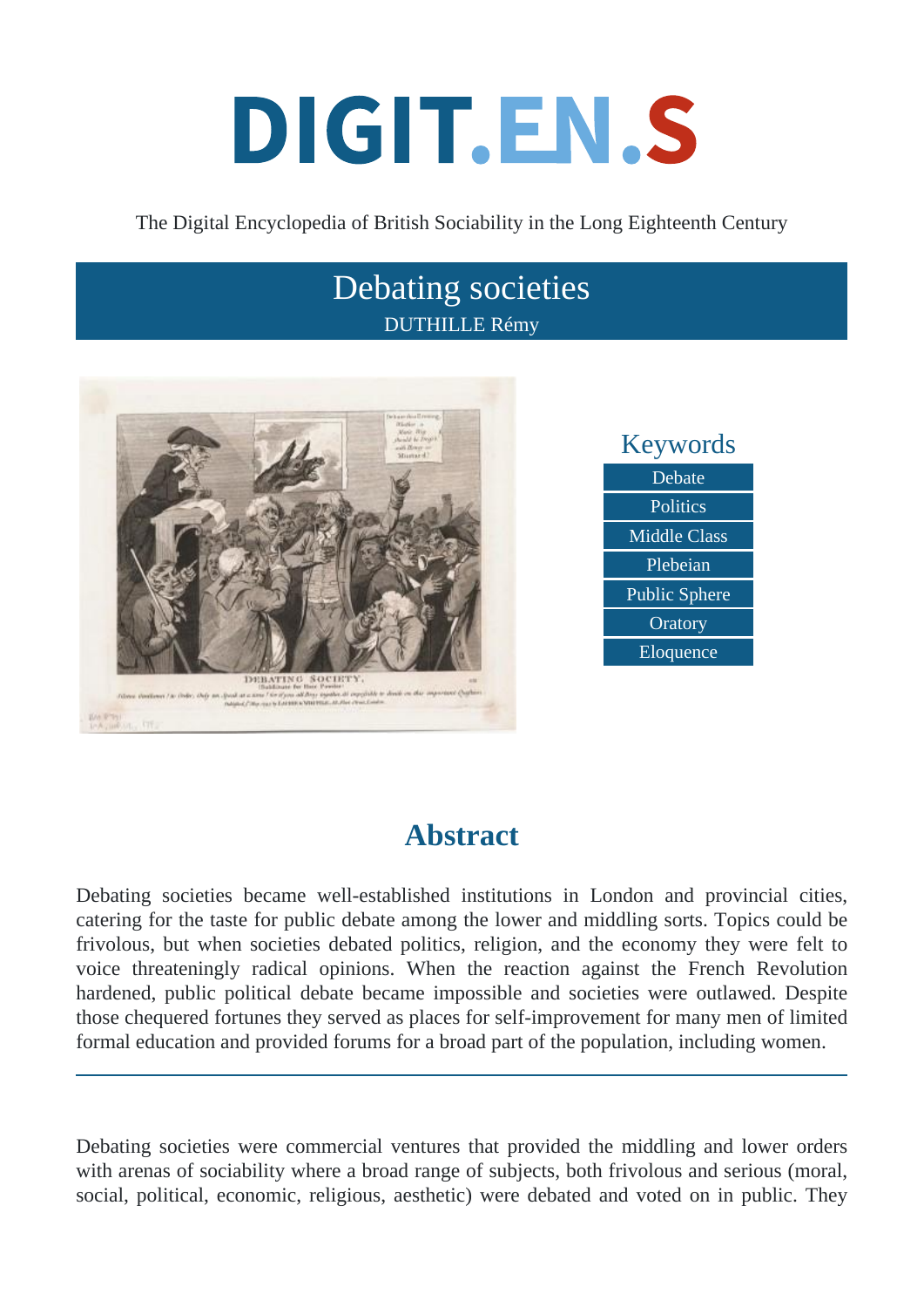can be understood as institutions of the public sphere going further down the social scale than gentlemen's clubs or coffeehouses.

They developed in London, and later in provincial cities, in the second half of the eighteenth century. By the mid-eighteenth century, informal discussion groups in taverns had turned into discussion clubs by establishing their own rules and membership dues. Some, in turn, transformed into debating societies in the early 1770s and moved into dedicated rooms. They were run for profit by managers who charged entrance fees (typically sixpence), and advertised debates in the press and in posters on the streets. Debating societies usually m weekly or twice weekly. Two questions would be debated each night; when a topic proved popular, the discussion could be prolonged for one or more nights. Large, commercial debating societies should be distinguished from debating clubs like the Tusculan School of Norwich (gentlemen's clubs comprising few members who mostly read orations prepared in advance, admitted a few visitors and did not advertise their activities). There was overlap in some cases, though: the Select Society of Edinburgh (1754), with its membership of landowners and lawyers, was exclusive and gentlemanly yet rather numnel beden sting societies were distinct from clubs for at least three reasons. Their primary purpose was to promote discussion; most debating societies accepted women while clubs did not; finally, debating societies did not have members but customers and they were open to the general public. Their success is probably due to the public's taste for public speaking and oratory; and to the managers' savvy choice of topics appealing to various intellectual appetites. They promised 'popular rational entertainment' if the two dimensions were probably often conjoined they could part ways: they provided political, diplomatic, and literary-cultural debates to those bent on self-improvement and/or proud of their civic capacity; they also offered lighter subjects on fashion or gossip for those seeking entertainment. An additional attraction was that the debating societies offered opportunities for discussing topics rarely, if ever, treated elsewhere, such as deism and the criticism of Christianity; Mary Thale suggests that the danger of prosecution for blasphemy must have contributed to the excitement of debates on deism in 1754.

#### Development and Retreat

What little we know about the activities of the debating societies comes through the very few publications originating from the societies themselves, testimonies of some attendees, spy reports (in the 1790s), and especially advertisements in the press.

Debating Societies were a continuous presence in London from the 1740s to 1792, an episodic though highly contentious one later. Some institutions survived for a few nights or a few seasons; others were a fixture of city life and became part of the 'sights of London' that visitors wanted to see. The most famous institutions were in London: the Westminster Forum, Coachmakers' Hall, and especially the Robin Hood Society. Imitators of the Robin Hood sprung up in Liverpool in 1768, Dublin by 1771, Limerick Edinburgh in 1773 Rawcett 220), Birmingham in 177 $\Phi$ . Those societies seem to have been independent and it is unclear whether they had formal links with the metropolitan society. Other societies existed in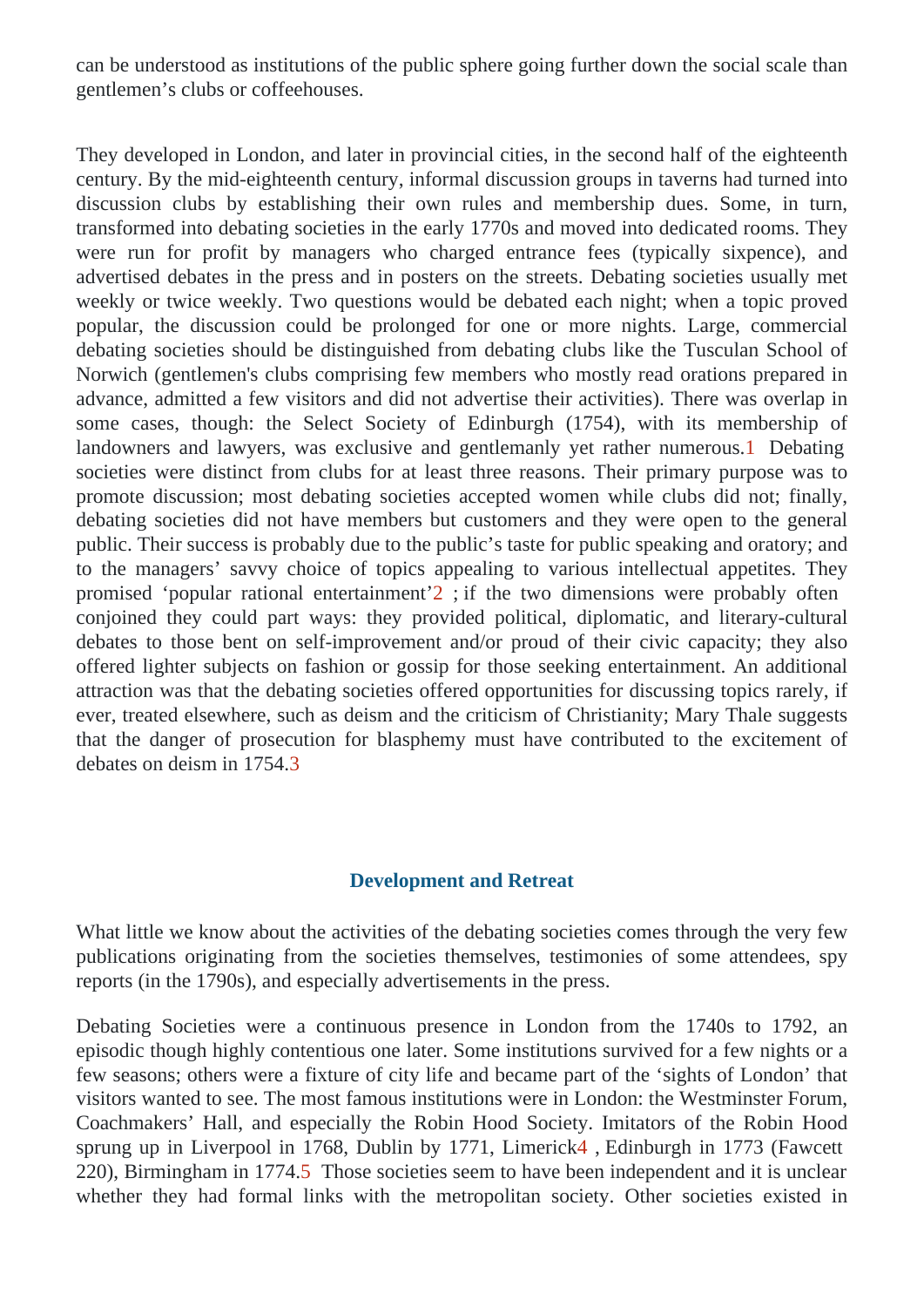Birmingham, Walsall, Wolverhampton, Manchester, Norwich, Reading, Edinburgh, Paisley, Dublin, and probably elsewhere. There were some ten debating societies (and three debating clubs) in eighteenth-century Scotland.

The analysis of press notices has enabled Donna T. Andrew to chart the growth of debating societies in London and to highlight the variety of subjects discussed from 1776 to 1799. The number of London societies remained stable until 1779, then shot up and reached a peak in 1780 with 35 institutions. At that date debating societies drew crowds (from 400 to 1200 spectators per night at the Robin Hood Society) and venues catering for women opened suc as La Belle Assemblée and the Female Parliament, where only women were allowed to speak 8 In 1781, a crackdown on Sunday debating led by Bishop Porteus provoked a fall in the number of societies, which remained rather stable (between 5 and 10) until 1792. In the second half of the century, debating societies constantly discussed religious issues (salvation, the afterlife) and political and international current affairs (the fortunes of war, prospects of war and alliances, the latest parliamentary debates, comparisons between leaders, typicall Fox and North in the 1770s, then Fox and Pitt from the 1780s on). Probably in order to meet demand and please mixed audiences and couples who frequented debating societies, and increasing number of nights were devoted to social and family issues like marriage and courtship, with questions like: 'Which is the more eligible for a wife, a lady of fortune without education, or a lady of education without fortuge?

In the 1790s debating societies suffered from governmental repression and loyalist harassment 0 The Royal Proclamation against seditious writings and meetings in May 1792 was the signal for repression against booksellers, tavern-keepers and debating societie suspected of backing seditious writers like Thomas Paine. The government suspected debating societies to be 'Jacobin' and as dangerous as the London Corresponding Society and other plebeian societies. There were indeed similarities and links, as some debating societie had distinctly radical, Paineite leanings and several LCS leaders were noted orators there especially John Thelwall at Coachmakers' Hall and John Gale Jones who founded the British Forum in 1804. However, the LCS and similar plebeian societies were definitely not debating societies. Though debating was plentiful in the LCS, it was not its prime objective. The LCS was a not-for-profit structure financed by the members' dues and it diffused its political and ideological agenda; conversely, debating societies were for-profit societies charging customers entrance fees and they did not advocate particular political views (so as not to antagonize any potential customer). Superficial similarities between the LCS and debating societies, the presence of high-profile 'Jacobins' in some debating societies, and especially the fear of any public debate among the rabble, contributed to arousing loyalists' anxieties and convincing them that debating societies, as potential engines of Jacobinism, must be rooted out. Landlords were pressured or frightened out of leasing their premises to debating societies, so much so that there was no debate until October 1793; despite Thelwall's attempts, no political topics were touched on in 1794. The acquittal of Thomas Hardy and the LCS leaders in November encouraged political discussion in societies such as the Westminster Forum, but their activities were severely curtailed by the Sedition and Treason Acts in December 1795 which imposed licensing and placed debating societies at the mercy of constables. Non-political discussions continued but societies were dissolved following a professedly anti-Jacobin piece of legislation in May 1799.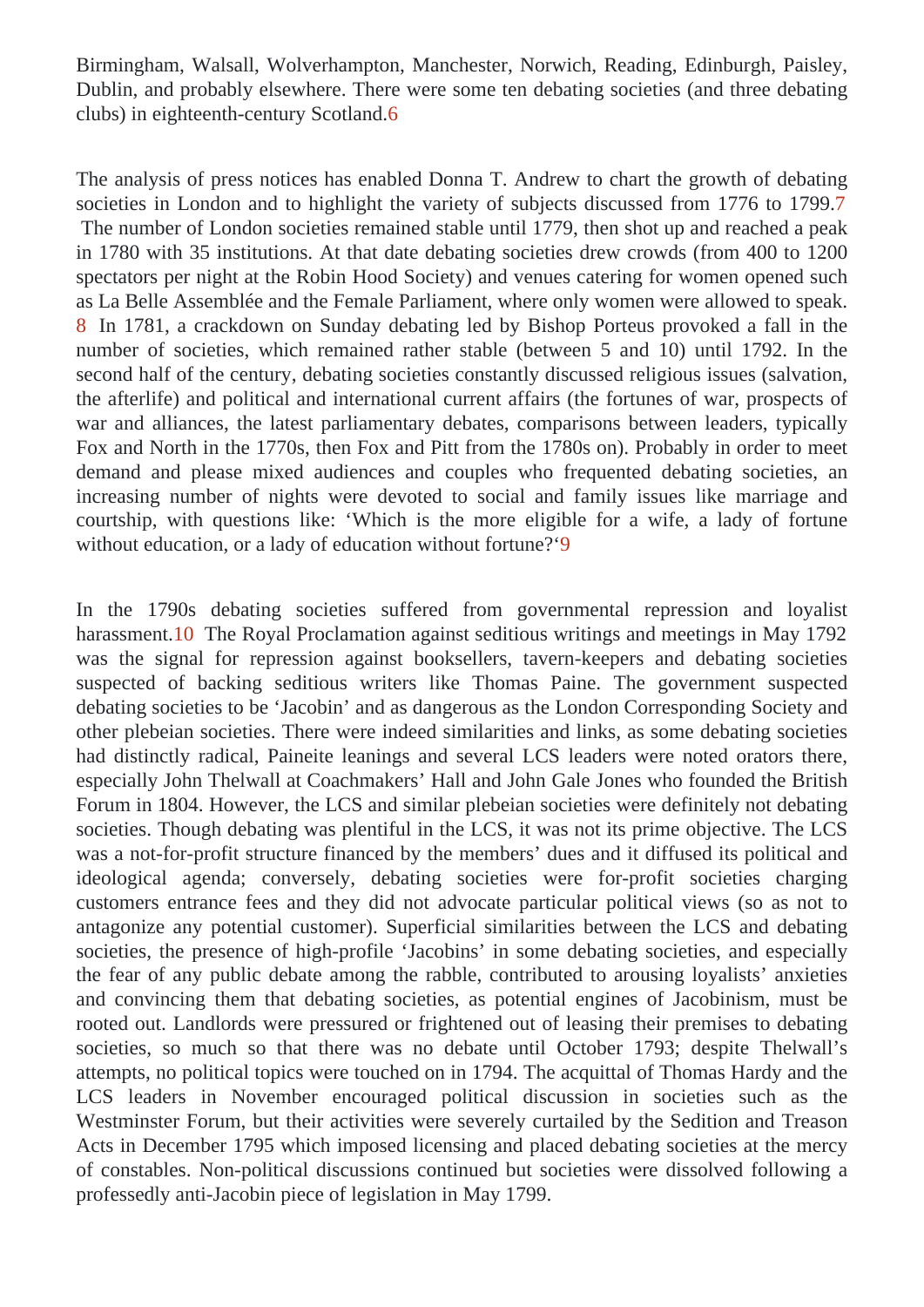Topics ranged from the frivolous to the political and the religious. Managers tried to cater to the public taste; some societies specialized in more political topics while others eschewed them. Debates closely followed the burning issues of the day, from John Wilkes's fight with the government to the American War, comparisons between Pitt and Fox (a classic), foreign affairs, the Regency Crisis and the French Revolution. Also debated were issues pertaining to citizenship such as women's suffrage (in female debating societies in 1780 and elsewhere). Though it is very difficult to generalise, some societies had a reputation for daring antigovernment criticism, but bold assertions of the common people's worth, anti-aristocratic diatribes, and radical opinions (e.g. against the American War and in support of the Insurgents) were tempered by conservative opinions on other fields (against welfare to the undeserving poor; for traditional gender roles).

#### Social composition and the issue of respectability

The sixpence entry fee made debating societies affordable to artisans and tradesmer excluding only the very poor. They attracted masses of men, and some women, of low and middling social status. Debates could be boisterous as beer and liquor were on sale. Howeve managers were concerned with respectability, as is testified by many elements: the rituals of public speaking arbitrated by a president, many rules on impolite behaviour (including fines for swearing or interrupting speakers), the removal from taverns into dedicated rooms, and the presence of women, who were allowed to attend debates and speak (as in Dublin and Birmingham) (Money 39; Powell 368) Debating societies offered 'rational entertainment' to those who could not afford higher forms, such as a night at the theatre. They could be place of self-improvement for men with little formal learning. They served as schools for rhetoric and clearing houses for news and information. Though the middling and lower ranks of society which formed the bulk of the auditors set the tone, men of higher social standing such as Edmund Burke, Oliver Goldsmith or James Boswell also attended – once, occasionally or for a season but not permanently  $-$  in order to deliver speeches and hone their rhetorical skills. There was a clear link between debating societies, elocution and eloquence. There wa a market for the taste for eloquence. Elocution masters, and even schools thrived. 'There is some evidence, as well, that schools for the teaching of elocution set up debating societies as arenas in which their pupils could gain practice while publicly displaying their facility ( Andrew, ed., London Debating Societies, 1776-1799, 'Introduction', Wiimajor London debating society was the 'School of Eloquence' at Carlyle House. Debating societies catered for the taste for eloquence which manifested itself in the success of collections of parliamentary speeches such as William Hazlet is equal to the British Senate 808) and in the numerous discussions of the eloquence (and not just substantive arguments) of leadin MPs in coffeehouses and in the press. People flocked to debating societies because they wanted to hear good oratory, and to hear discussions of current political oratory in the Commons. Debating societies also discussed the status of eloquence itself, broaching issue like the links between eloquence and truth (Coachmakers' Hall, 1779); and in 1797, the Ciceronian School asked: 'Ought Eloquence to be encouraged in an enlightened and civilized state?' Andrew, ed., London Debating Societies, 1776-1799, debates n°306, 2109)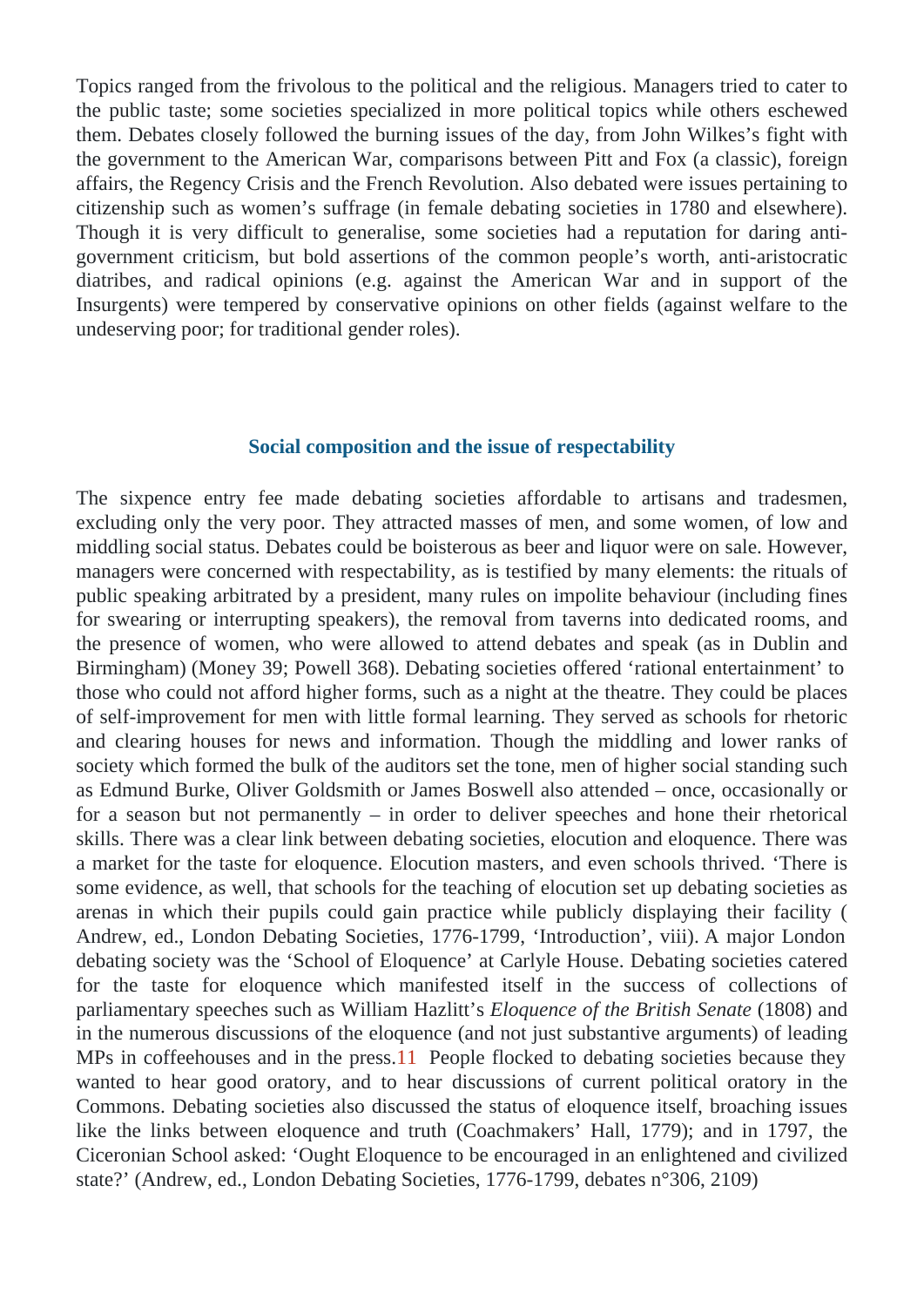The most famous debating society was the Robin Hood Society. Its origins are obscure; it published its own History of the Robin Hood Societ (1764) but historians dismiss its claims of a foundation in 1613 or 1650, and prefer a much more recent date in the  $2740$ s. society met in Butcher's Row (eastern part of the Strand) from 1749 to 1779 and advertised its activities by printed bills posted in the city and by newspapers advertisements. The Robin Hood Society was a well-structured society, with officers, a book of rules, rituals, the publication of questions and summaries of debates. It also had a sense of civic responsibility and commitment to broader society since it gave a quarter of its gross income to charity. Though no formal rule excluded women, their absence and a boisterous all-male sociability were hallmarks of the Robin Hood Society. The society had a reputation for political radicalism in the 1760s and 1770s when Wilkite sentiment was voiced in it; for Mary Thale, 'anti-ministeralism' is a better characterization than 'radicalis Thialle, 'The Robin Hood Society', 47). The quality of the oratory was derided as execrable by many hostile accounts, but some observers compared it to that practised in Parliament. The oratory, the layout of the debating room, somewhat resembling the House of Commons, and some rules imitated from parliamentary procedure, gave the Robin Hood Society the character of a plebeian parliament

This occasioned much criticism from those who considered that debating societies, when broaching political subjects, usurped the privileges of parliament and encroached on the preserves of the aristocracy and gentry. The eloquence was also castigated as low an inadequate.<sup>3</sup> Critics relentlessly mocked the low social, and especially educational, level of the attendees. Representations of debating societies are mostly negative; in the mid-1750 Arthur Murphy (in his comedy The Apprentice Henry Fielding (in the Covent Garden Journal, 28 January 1752), and a spate of pamphlets satirized the Robin Hood Society. Graphic satire also mocked debating societies, which had become one of the sights of London and a key site where both the plebs' rowdiness and their political pretensions manifested themselves.

Another area of criticism was the way religion was discussed in debating socletials, ( 'Deists, Papists and Methodists in the Robin Hood Society in the 1750s and 1760, some speakers attacked Christianity as a fraud and praised deism, thus giving plebeian audience access to deist thought they could not encounter otherwise (for lack of access to the writings of John Toland and others). Although other debaters defended the Church of England and its teachings, the Robin Hood smacked of heterodoxy. It banned religious questions in the mid-1760s; other societies followed course, such as Coachmakers' Hall. In addition to deist or freethinking and orthodox Anglicans, debating societies also accommodated the views of Catholics and Methodists. Both churches tried to use the societies to proselytize, with more success in the case of Methodists. This state of affairs suggests an important degree of religious toleration and liberty of speech. Mary Thale argues that debating societies offered Methodists opportunities 'to challenge the climate of mockery, contempt and stereotyping' ( Thale, 'Deists, Papists and Methodists', 3466) make their views known to the broader British public.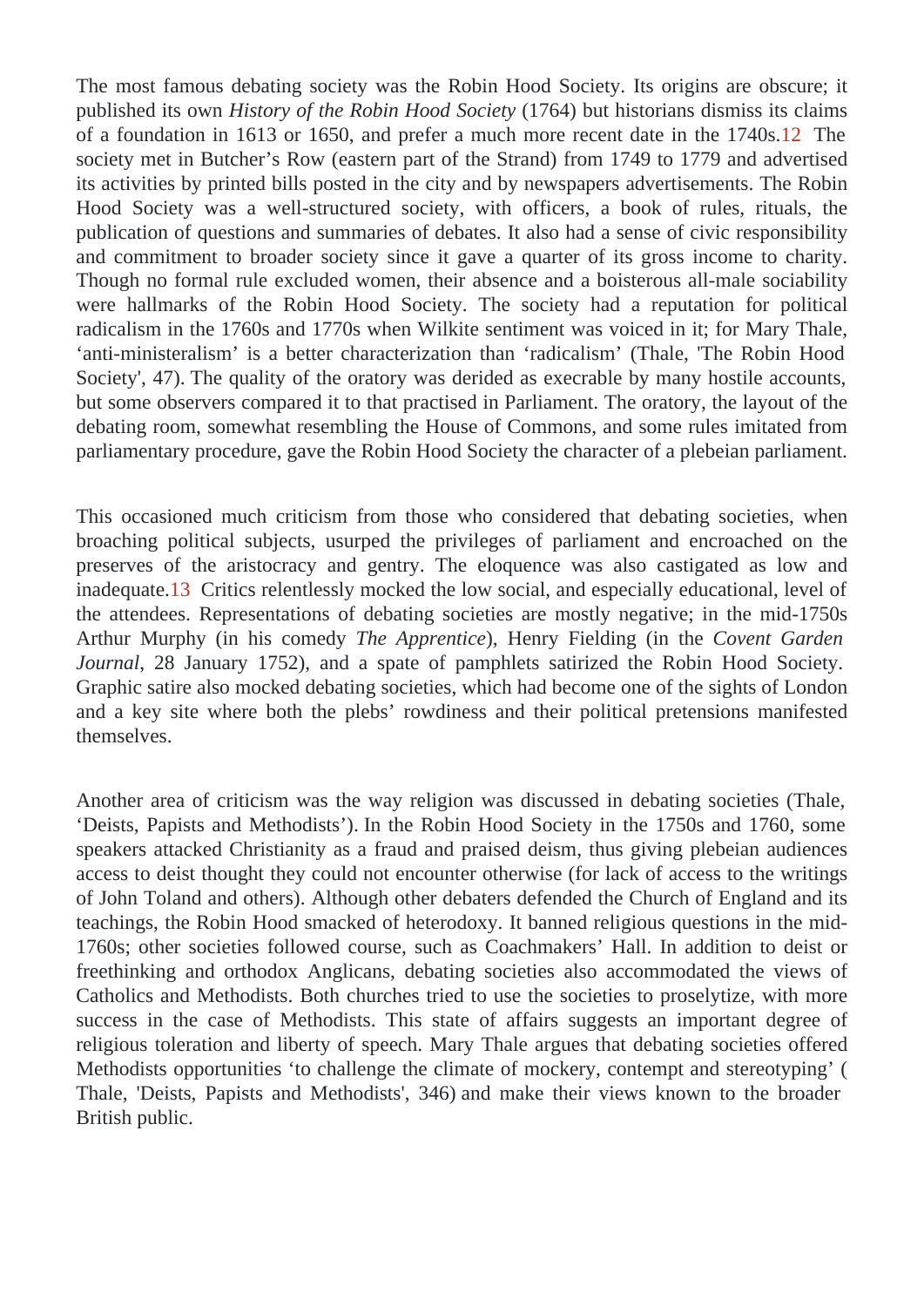#### **Further directions of research**

New research can start with mapping the locations of debating societies, in order to find correlations with other urban phenomena such as radical taverns in the 1790s, for instance. Donna Andrew's recension of press advertisements makes such work possible in London. There is no tally of all provincial debating societies (as opposed to exclusive debating clubs) and their chronology of development. International comparison with colonial America and the early American Republic might illustrate differences in public speaking, perceptions of oratory and mixed audiences, between a parliament-centred and an incipient republican culture.

1. Trevor Fawcett, 'Eighteenth-Century Debating Societies', Journal for Eighteenth-Century Studies (3, no. 3, 1 September 1980), p. 216–229.

2. Peter Clark, British Clubs and Societies, 1580-1800: The Origins of an Associational World (Oxford: Oxford University Press, 2001), p. 119.

3. Mary Thale, 'Deists, Papists and Methodists at London Debating Societies, 1749–1799', History (86, no. 283, 1 July 2001), p. 332.

4. Martyn J. Powell, ''Beef, Claret and Communication': Convivial Clubs in the Public Sphere, 1750-1800' in James Kelly and Martyn Powell (eds), Clubs and Societies in Eighteenth-Century Ireland (Dublin: Four Courts, 2010), p. 368.

5. John Money, 'Taverns, Coffee Houses and Clubs: Local Politics and Popular Articulacy in the Birmingham Area, in the Age of the American Revolution', Historical Journal (14, 1971), p.15-47, p. 17 and 37.

6. Davis Dunbar McElroy, The Literary Clubs and Societies of Eighteenth Century Scotland: and Their Influence on the Literary Productions of the Period from 1700 to 1800 (Unpublished PhD thesis, University of Edinburgh, 1952),

7. Donna T. Andrew (ed.), London Debating Societies, 1776-1799, London Record Society 30 (London: London Record Society, 1994).

8. Mary Thale, 'Women in London Debating Societies in 1780', Gender & History 7, no. 1 (1 April 1995), p. 5–24 (https://doi.org/10.1111/j.1468-0424.1995.tb00011.x).

9. Debate on 27 March, 1788, Coachmakers Hall, n°1336. 'London debates: 1788' in Donna T. Andrew (ed.), London Debating Societies: 1776-1799 (London: London Record Society, 1994), p. 216-246. British History Online (http://www.british-history.ac.uk/london-record-soc/vol30/pp216-246 [accessed 7 May 2019]).

10. Mary Thale, 'London Debating Societies in the 1790s', Historical Journal (32, 1989), p. 57–86.

11. Christopher Reid, Imprison'd Wranglers: The Rhetorical Culture of the House of Commons 1760-1800 (Oxford: Oxford University Press, 2012), p. 11-14.

12. Mary Thale, 'The Robin Hood Society: Debating in 18th Century London', London Journal (22, no. 1, 1997), p.36.

13. Among many attacks, see for instance 'Memoirs of the Porter-Parliament, or Debates of the Robin Hood Society' in London Chronicle, 8 August 1769.

## **Cite this article**

DUTHILLE Rémy, "Debating societies", The Digital Encyclopedia of British Sociability in the Long Eighteenth Century [online], ISSN 2803-2845, Accessed on 07/07/2022, URL: https://www.digitens.org/en/notices/debating-societies.html